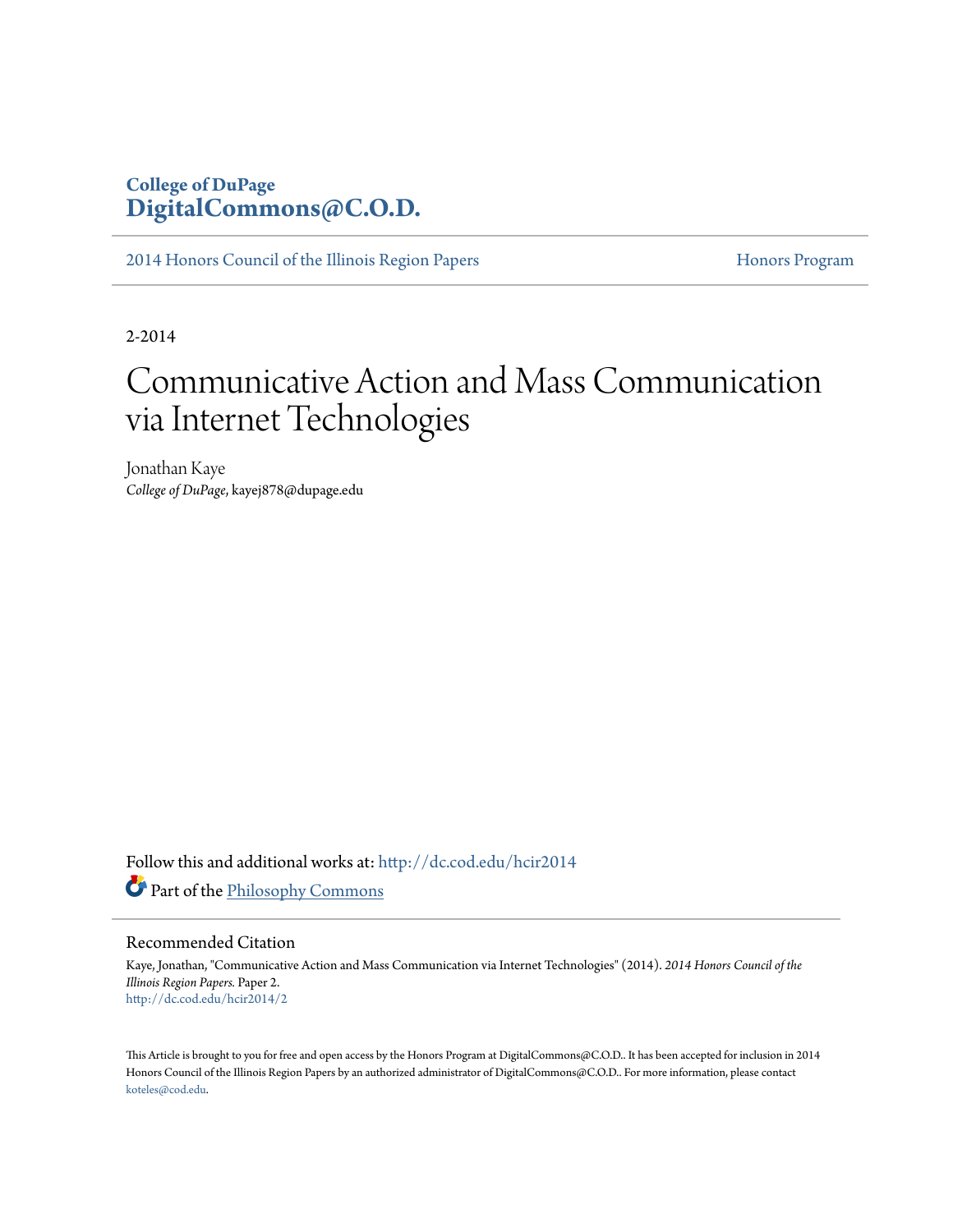# COMMUNICATIVE ACTION AND MASS COMMUNICATION VIA INTERNET TECHNOLOGIES

Jonathan Kaye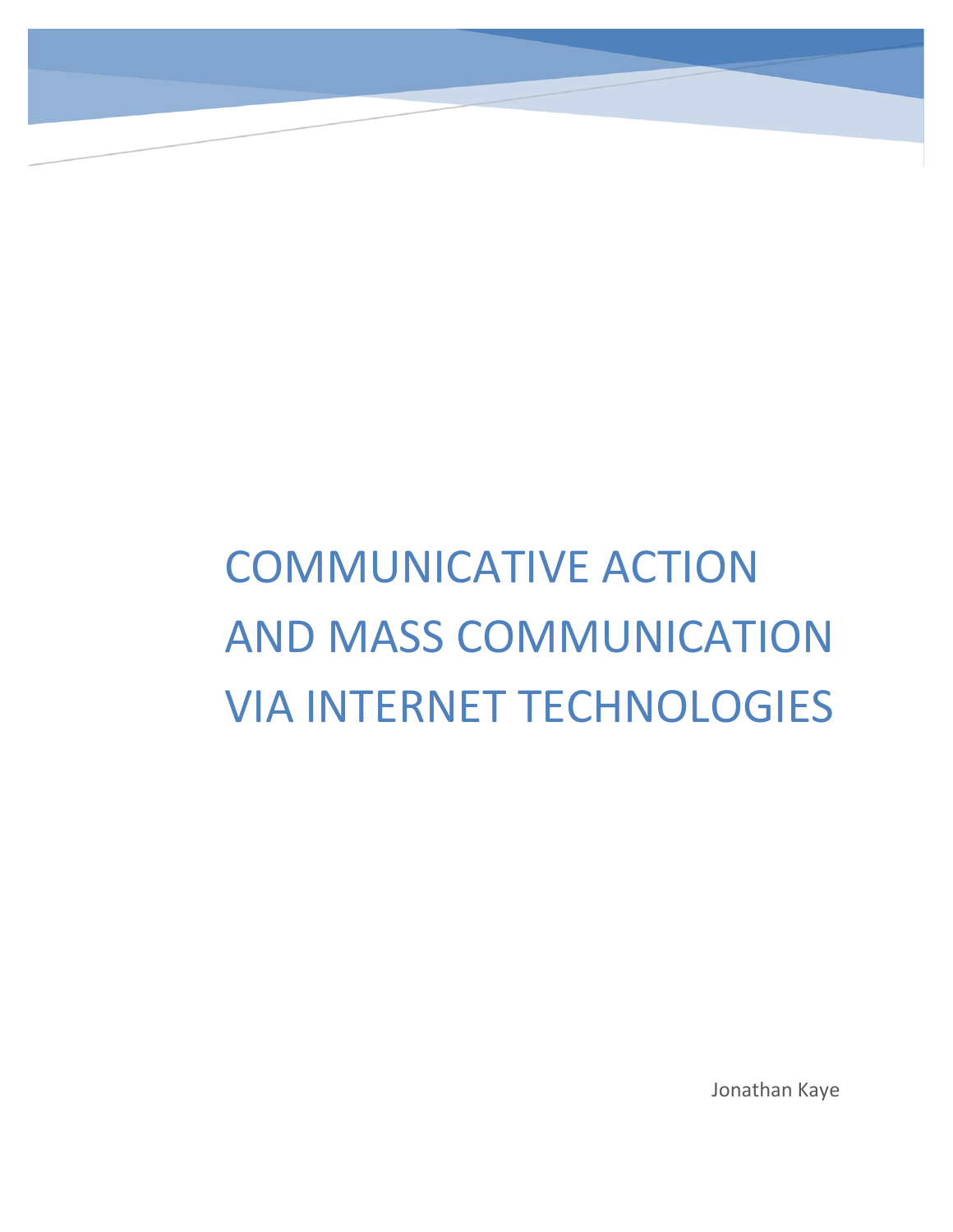Abstract: The purpose of this study was to analyze the work of German philosopher Jürgen Habermas, focusing on his theory of communicative action. In his work, Habermas specifically probes the epistemological question; how human beings can know anything at all? Through an interconnected scheme of: survival challenges, knowledge and action; there is found grounding for the physical sciences, the social sciences and philosophy itself. Communicative action becomes the "glue" that holds society together in reference to those sciences, for Habermas, communicative action is how shared meaning about the world is established and it is through communicative action and based on communicative action that humanity can be gauged on a progressive path to freedom from social domination. Habermas used his theory to critique mass communication such as news and entertainment within that framework. This paper expands that critique asking the pros and cons of the use of social media for mass communication; suggesting that in many aspects it is a positive force for the furthering of knowledge through communication, however there may be limits and distortions to communication that inhibit the growth of further knowledge due to the use of technology that leads to a lack of face to face connection.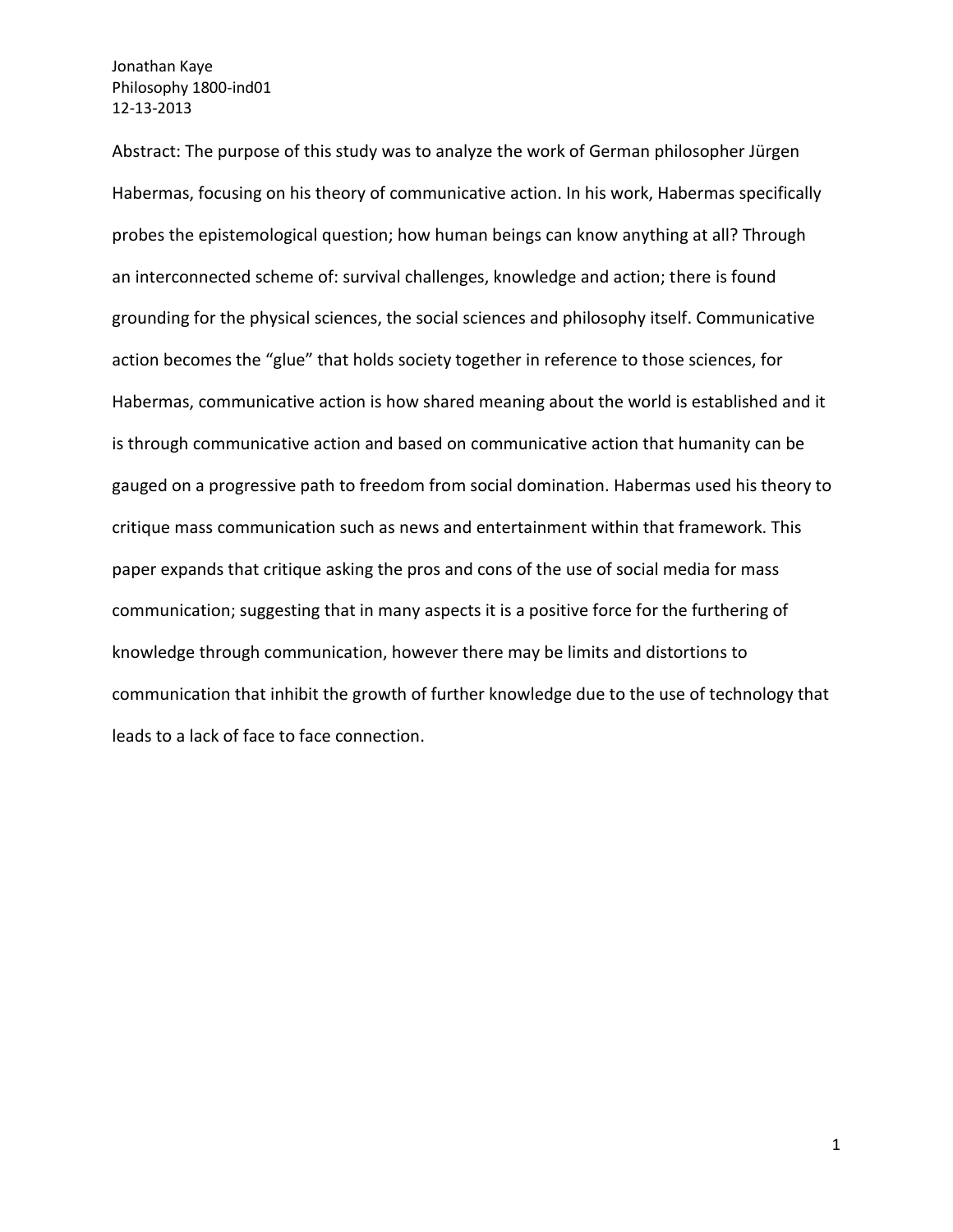Jürgen Habermas was born in Dusseldorf, Germany in 1929. As the Nazi party came to power in 1933 his family moved to Gummersbach, where he would grow up. In 1939 he was enlisted in the Hitler youth, in which he served and later was drafted as a military reservist for the homeland defense until in 1944. After the war, Habermas became interested in the philosophical existentialist movement. His major influences at that time were Jean Paul Sartre (1905–1980) and Martin Heidegger (1889–1976). Habermas would break with much of existentialist study eventually, due to Heidegger's refusal to abandon his pro-Nazi stance even a decade after the regime had fallen.

Beginning his academic career at the Frankfurt School where he would be educated in the thought of Critical Theory, Habermas came under the tutelage of such thinkers as Theodor Adorno (1903-1969), Max Horkheimer (1895–1973) and Herbert Marcuse (1898-1979). The Frankfurt School had long followed the Marxist method of social critique. Habermas' mentors would apply this Marxist critique to the capitalist state, to freedom and equality. They would argue these ideals of freedom and equality, were for the wealthy and not all people. They contended that, what they called Humanistic Marxism, did not conflict with liberal ideals, but just the reality in which those ideals existed, claiming that liberalism both legitimated and contradicted modern capitalism. (Ingram 5)

In his preliminary academic career, Habermas would pursue studies in sociology and economics, earning a master of social science degree. He spent his time developing a theory of psychoanalytic social critique. He argued that ideology was a mass social delusion and that along with unthinking conformity to authority are social neuroses, grounded in societal repression of basic instincts aimed at individual and social fulfillment. His conclusion was that further emancipation of society came through unlimited and undistorted communication.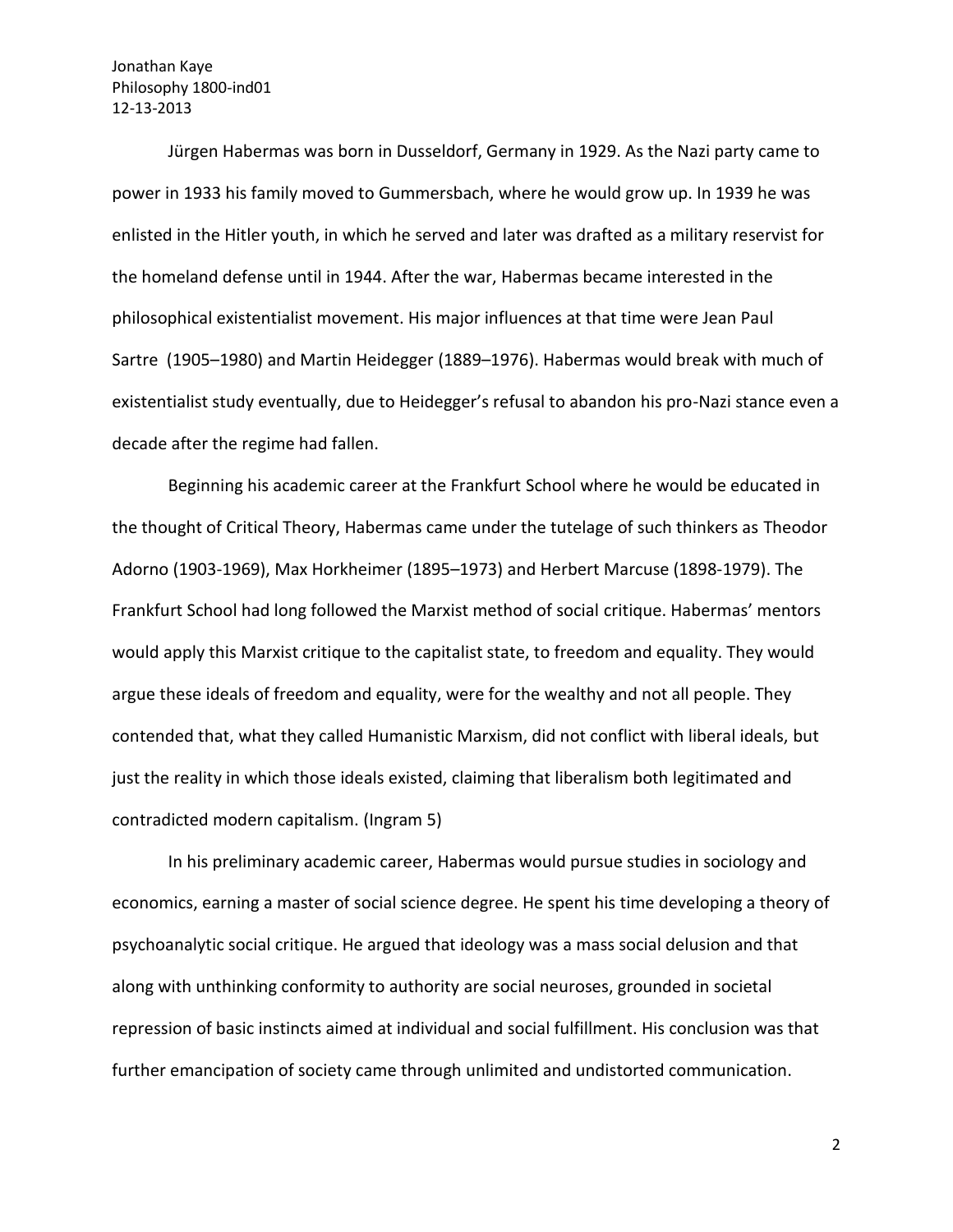By 1964, Habermas replaced his mentors and became the chair of philosophy and Sociology at Frankfurt. In 1971, in pursuing linguistics, Habermas developed a philosophy of language and investigated the relation between moral development and a theory of rational communicative competence. Habermas' Theory of Communicative Action was published in 1984. In this work he argued that communicative action was a basic necessity for the evolution of society. Furthermore, he added that economic and administrative tendencies serve in undermining democratic ideals implicit in interaction and communication.

The pursuit of this paper will be to investigate and explicate Habermas' theory of communicative action with practical applications to today's society. I will discuss the implications of Habermas' theory in view of the current form of global social communication. I will take on Habermas' communication theory to assess the state of communication in society with the advancement of technologies that instantaneously, and potentially without limit or distortion, connect people for the purpose of communication. I shall frame Habermas' arguments in reference to the arguments that brought his stance about; questions of knowledge and action as well as those on the relationships between science and philosophy. I will layout his major theses, defining major terms of importance, for the purpose of representing his argument in a critique of mass communication.

Communication is one of those terms that becomes difficult to define without using the term itself in the definition. As a form of communication, language uses a system of symbols that represent ideas; therefore, it is not communication itself. Communication is a system, an anthology of separate but related methods to convey ideas and thoughts. Methods of communication will not be discussed, because investigations into kinesics and non-verbal communication are not necessary for this paper, I will consult the use of verbal and written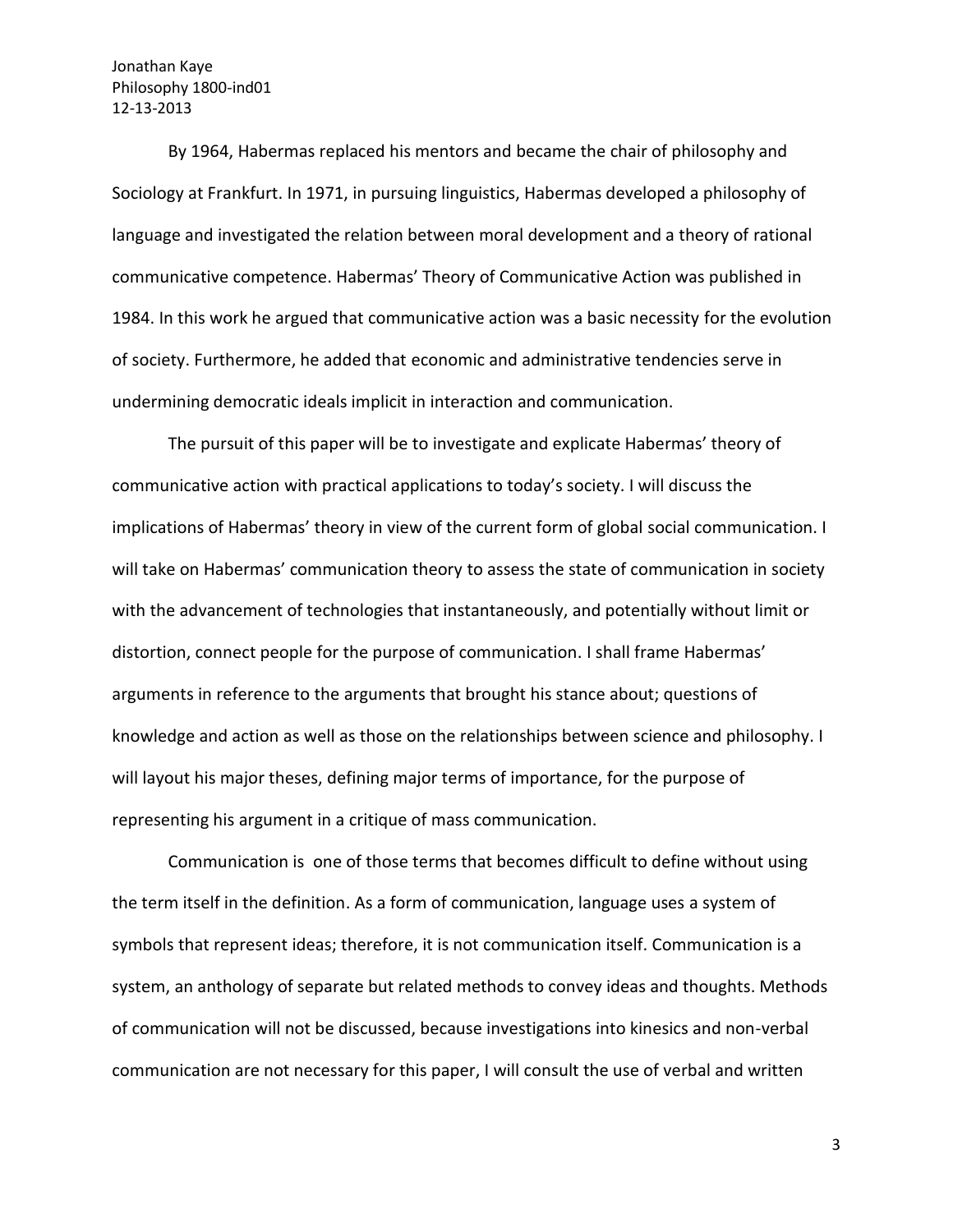language communication only and the mediation therein. What is important is the conveyance of thoughts and ideas through language.

When I say something about something, I am also saying that I know something about something. For instance in this paper I am saying something about Habermas, therefore I imply that I know something about Habermas. Before an attempt to discuss communication can be made; we must first discuss knowledge. Historically there have been basically two ways that philosophers claim that humans answer the question of how we know what we know. The two views of knowledge have, through time, been thought to be separate and opposed, which has led many philosophers to look at the dilemma in the terms, of reason vs. experience.

On the one side there have been philosophers, who follow René Descartes, (1596–1650) who in his *Meditations* doubts the reliability of experience of physical objects. The view holds on to a subjective world of thought as the means of knowing, through reasoning, of one's own existence. On the other side of the debate, are those who say that all knowledge comes from experience, such as David Hume (1711-1776) in *Concerning Human Understanding*. One comes to expect something to occur only because it has repetitively and reliably on past occasions. The debate casts scientific empiricism vs. philosophic rationality. Immanuel Kant (1724–1804) in his, *Critique of Pure Reason*, argues that pure reason is unreliable, Kant however applies reason to knowledge inquiries of natural phenomena in experience which constitutes both knowledge of the self and the world. Kant attempts to bridge the gap of dissent between reason and experience by creating a scientific use for reason concerning natural phenomena in which a synthesis of reason and experience occurs to connect thoughts and organize the experience.

Habermas addresses two major movements that come from these developments: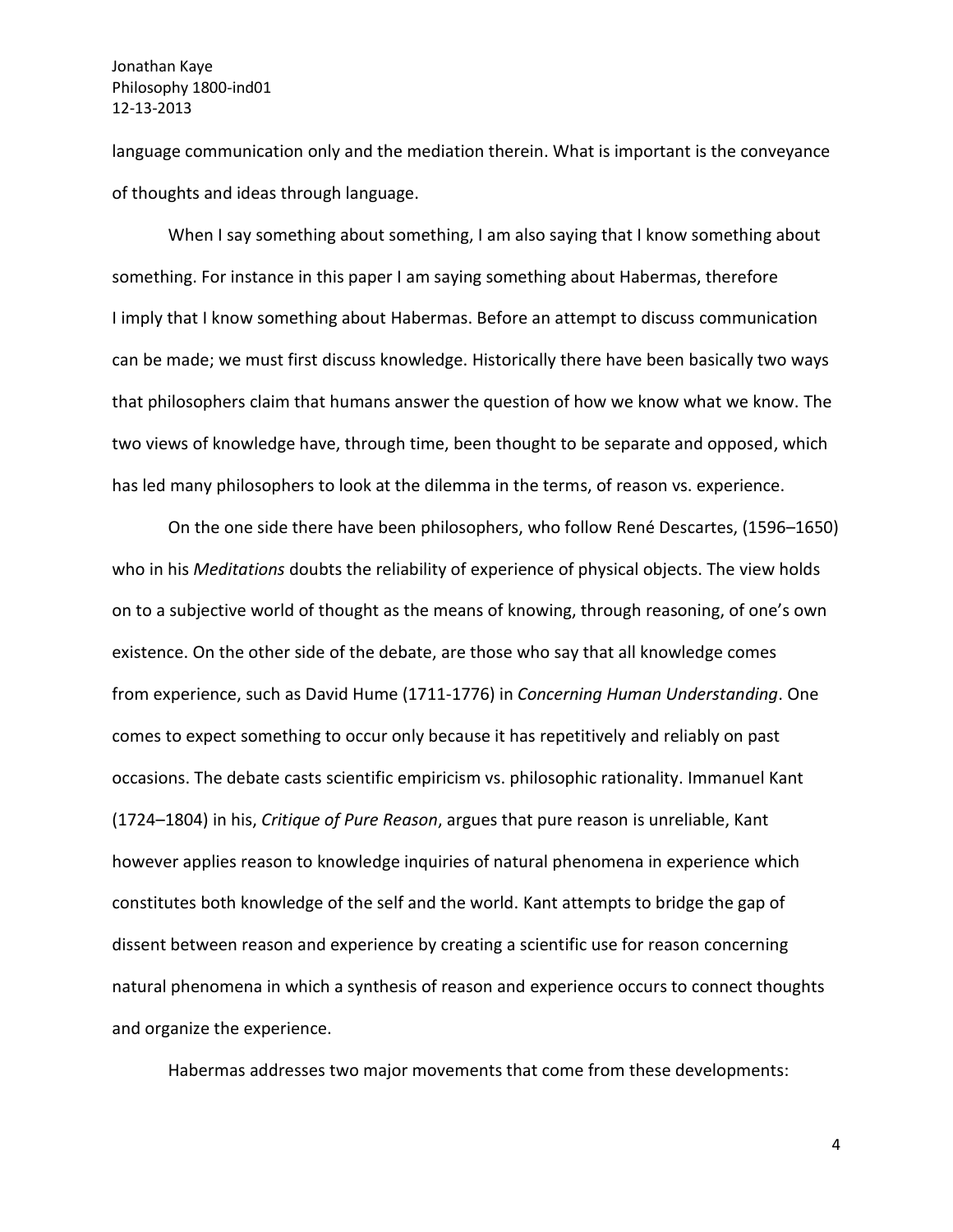scientism and nihilism. Habermas explains positivism is a form of scientism initiated by Auguste Comte (1789-1859) and then later expanded upon by Karl Popper (1902-1994), arguing that interpretations of events are meaningless as they cannot be observed, that theories are only useful as much as they provide falsifiable hypotheses and that philosophic reflection was insufficient compared to the scientific method, therefore positivism is morally uncertain. Popper argued that social moral norms could not be universally verified and must be accepted on faith. In his work *Knowledge and Human Interest*, Habermas calls Popper uncritical and reactionary. (46) He argues that norms can be evaluated for consistency and consequences, in order to further ends that can be tested against ideals and universal interests. Habermas realizes here that he has a problem of finding the ideals and interests; that humans have developed false desires in the modern cycle of work and consumption. He answers this problem with the idea that language is holistic and contextual. Rule governed speech acts that coordinate around a way of life become meaningful when they are structured, constituted and identified by the intentions of an actor. Therefore, this intentional action can be understood and interpreted, within the context of a way of life. Language and action then express norms and interest that are publically demonstrable and capable of regulating private moral decisions. Habermas criticizes positivism as a contradiction. Since the idea of science as the only reliable source of knowledge is not a science itself; it fails its own criteria. Therefore, positivism does not justify science. Habermas wants to develop a science that explains the meaning of human actions; that can find a new way to gain an understanding of the action and intention.

Nihilism is founded in opposition to the philosophies of Georg Hegel (1770-1831) and Karl Marx (1818-1883); they both argued reason to be emancipatory. Hegel argued reason to be the human spirit. Marx argued that reason with technology would lead to universal freedom.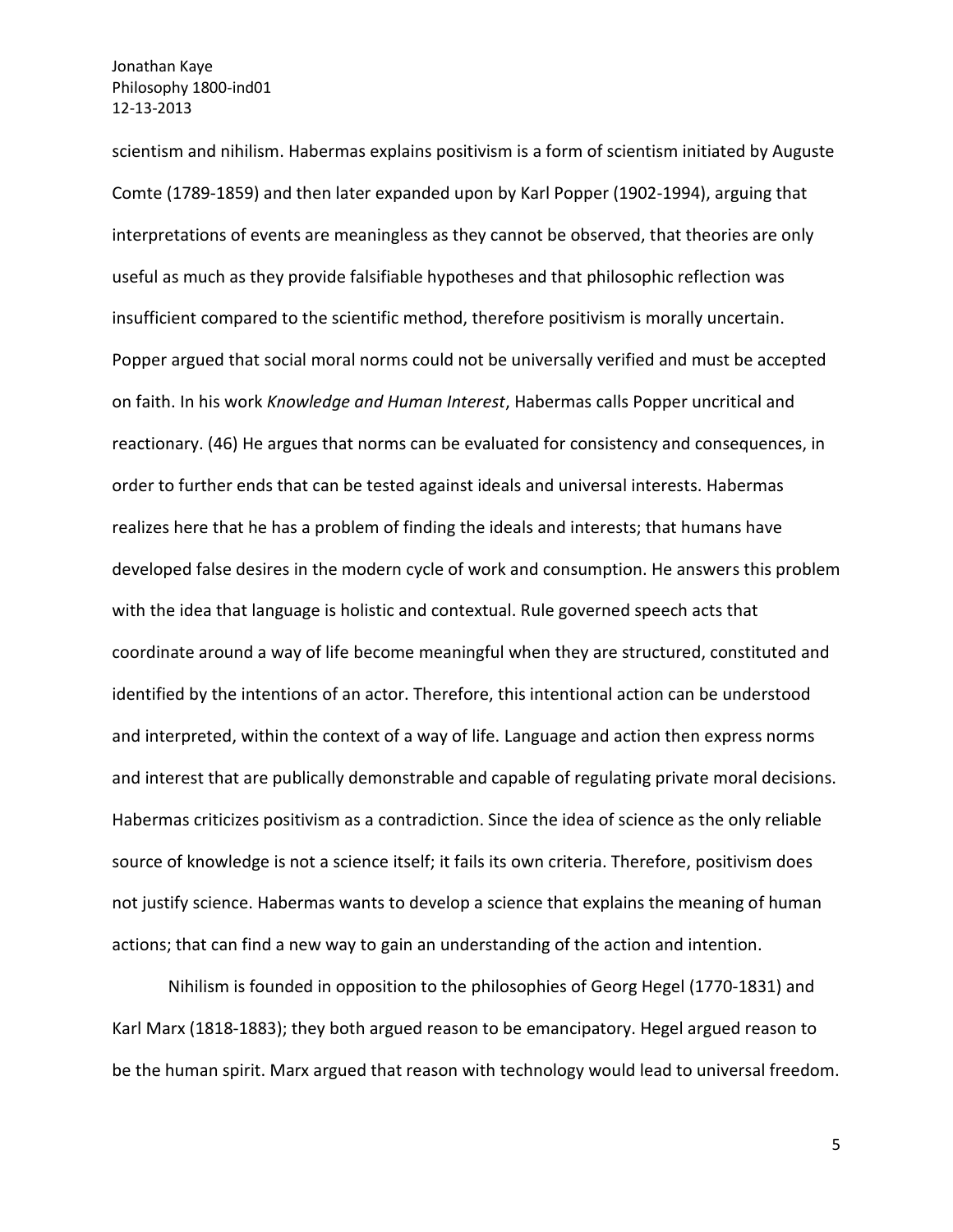Friederich Nietzsche (1844-1900) would argue however that reason is but a tool of a will to power, to gain control of nature. He also claimed that by freeing agents from nature, reason binds agents to social laws; reason dominates! Nihilism implies that the will creates meaning and value, therefore nothing has intrinsic value and there is no meaning in experience. To gain freedom from the domination of reason, one must abandon reason's control over action through morality and norm boundaries thereby shedding morality, one becomes elite. What occurs, in nihilism, is that instead of a reasonable science aimed at understanding the world of material and ideal, for the purpose of advancing the human species toward freedom, there is a scientific rational aimed at controlling humans and nature through natural behavioral science.

Habermas argues that natural sciences cannot aid any understanding of morality and social actions on the part of the actor. While his most recent predecessors, such as Heidegger, had advised a morally relativistic new science approach that explains action based on each individual society's use of science and technology, Habermas wants to employ a science that is more universal. His argument is that a moral cultural relativity leads to a lack of true critique. Standards of critique become subject to each circumstance, therefore each circumstance is understood by its own standard. Therefore, if a society were to choose a nihilistic mode of thought, and were to experiment on humans, against their will, then that society could claim justification based on their own moral standard, giving insight to cultural justification of actions but failing to understand any true general human moral standard.

In order to have a science that can claim knowledge to aid the pursuit of finding grounding for a human moral standard, Habermas shows how it is possible to use critical theory with practical intent in the general interest of human beings. His first thesis in developing this science is, "the achievements of the transcendental subject have their basis in the natural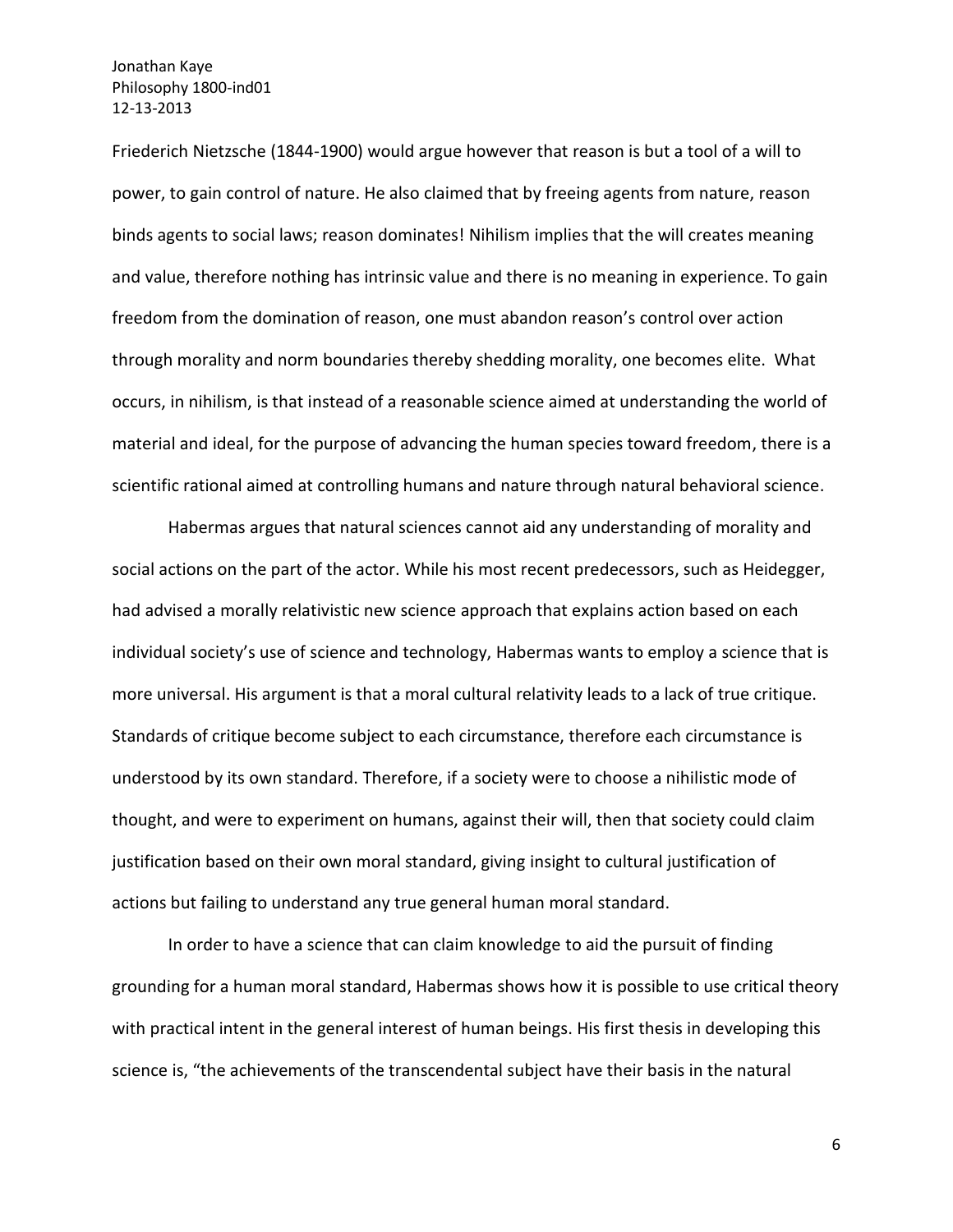history of the human species". (Knowledge and Human Interests 312) This transcendental subject is the entire shared subjective experience; it is the subjective experience of the entire human species. In looking to human evolution and the emergence of culture, by combining the objective and subjective experience, there can be an understanding of the human nature and the human drive through reasoning to be free from nature.

There are three categories of knowledge each of which is oriented by non-subjective values or interests. This knowledge is necessary for survival and possesses unique methods for refining basic kinds of survival based action. The human being is met with three basic survival challenges that correspond to the three knowledge categories: natural scarcity, absence of social coordination and social domination. These three challenges each in turn bring about certain interests: to gain technical control over the environment, to unite with others around common values, and freedom. These interests are then realized with certain kinds of action. Instrumental action which is experimental, is based on behavioral feedback, this action constitutes knowledge of a sense world of material objects. Communicative action finds mutual understanding of a social world of persons, norms, and meanings connected by a reflective narrative. Finally, critical reflection examines the causes of beliefs, to discover and remove impediments to knowledge. Therefore, from instrumental action actors receive material knowledge, from communicative action they form social knowledge, and from reflective thought actors gain knowledge of what hinders knowledge. (KHI II)

Reason serves to preserve the species and functions as an evolutionary adaptation. Here we can think of reason as philosophical reflection, gaining knowledge of knowledge, but, this reflection is also more than knowledge it is also practice. "In the power of self-reflection, knowledge and interest are one." (KHI 314) Unconscious human desire coupled with conscious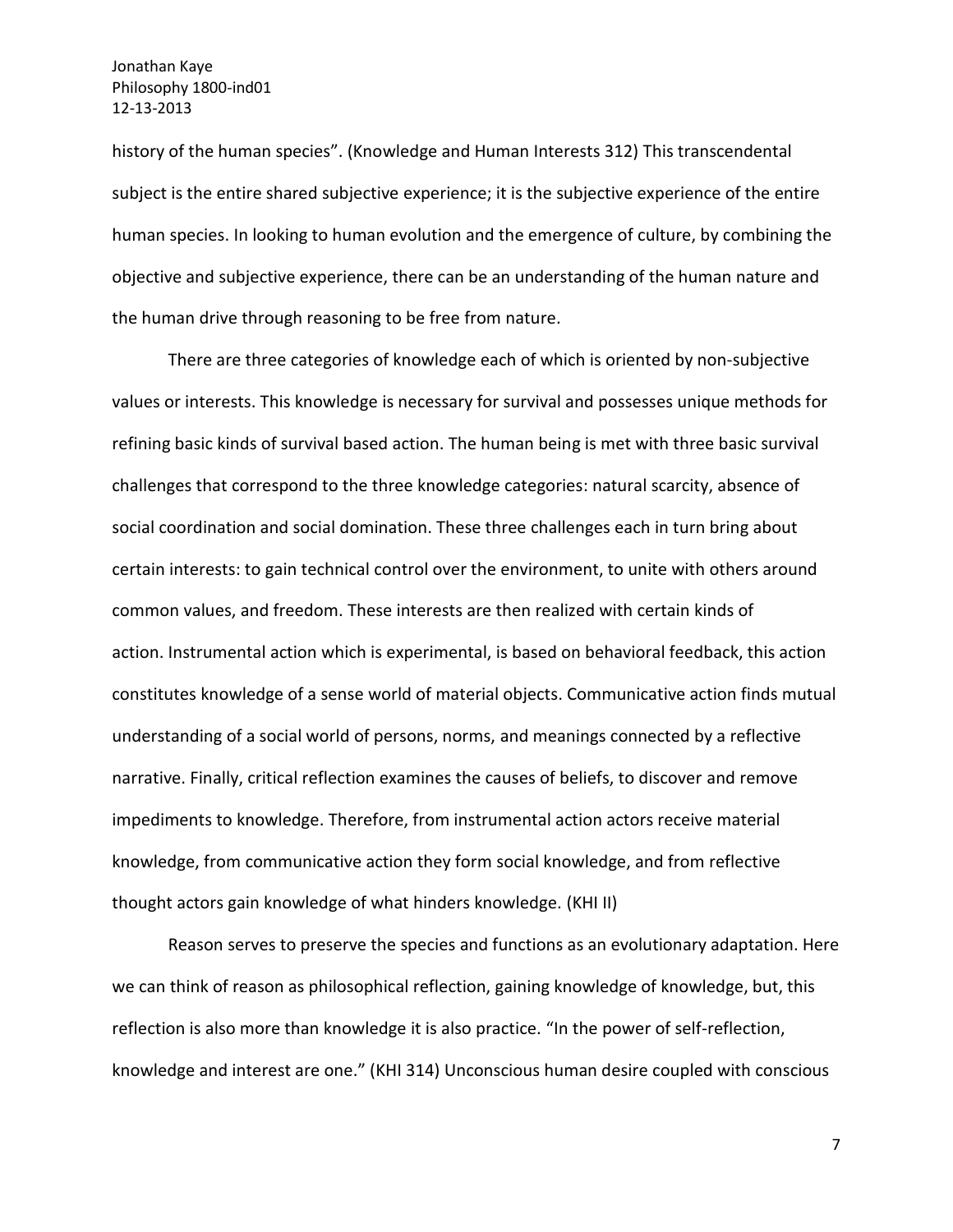reflection shows an option. Instead of being compelled toward the unconscious desire, reflection frees the agent to choose an action based on values beyond instinctive survival. Therefore, Habermas also states that, "knowledge serves as an instrument of and transcends mere self-preservation". (KHI 313)

Instrumental actions serve an experimental role. For instance, C then E is a statement of knowledge that cannot be verified unless you remove C in order to observe whether you still have E. Observing in itself is not enough to gain knowledge that is reliable. Habermas is showing the validity of applied reason in scientific knowledge. "Meanings of properties are defined in terms of instrumental action." (KHI 130) Instrumental action establishes powers and properties that distinguish causal knowledge from random association through habit, by employing the experimental method over time actors come to have genuine knowledge constituting a transcendent material world. Through instrumental action, knowledge is also obtained as to how the world of material objects responds to what the actor does; it is dialectic of material well-being between subject and object. Knowledge that is gained is then applied to unburden agents of functions; imposing them unto technological instruments. The invention of the wheel is an example of a result of this kind of action. Instead of having to carry my load on my back, I can load a cart that is wheeled and push or pull it. This kind of technological progress necessitates a community of investigators which is held together by communication that tests hypothesis for results to reach accepted conclusions. (Ingram)

Communicative action is how mutual agreement and understandings of meanings, values and norms constitute identification, in which the self requires others in recognition to form a biography. These biographies apply to both the entire human condition as well as the context of the intentions of the individual agents involved. These intentions need to be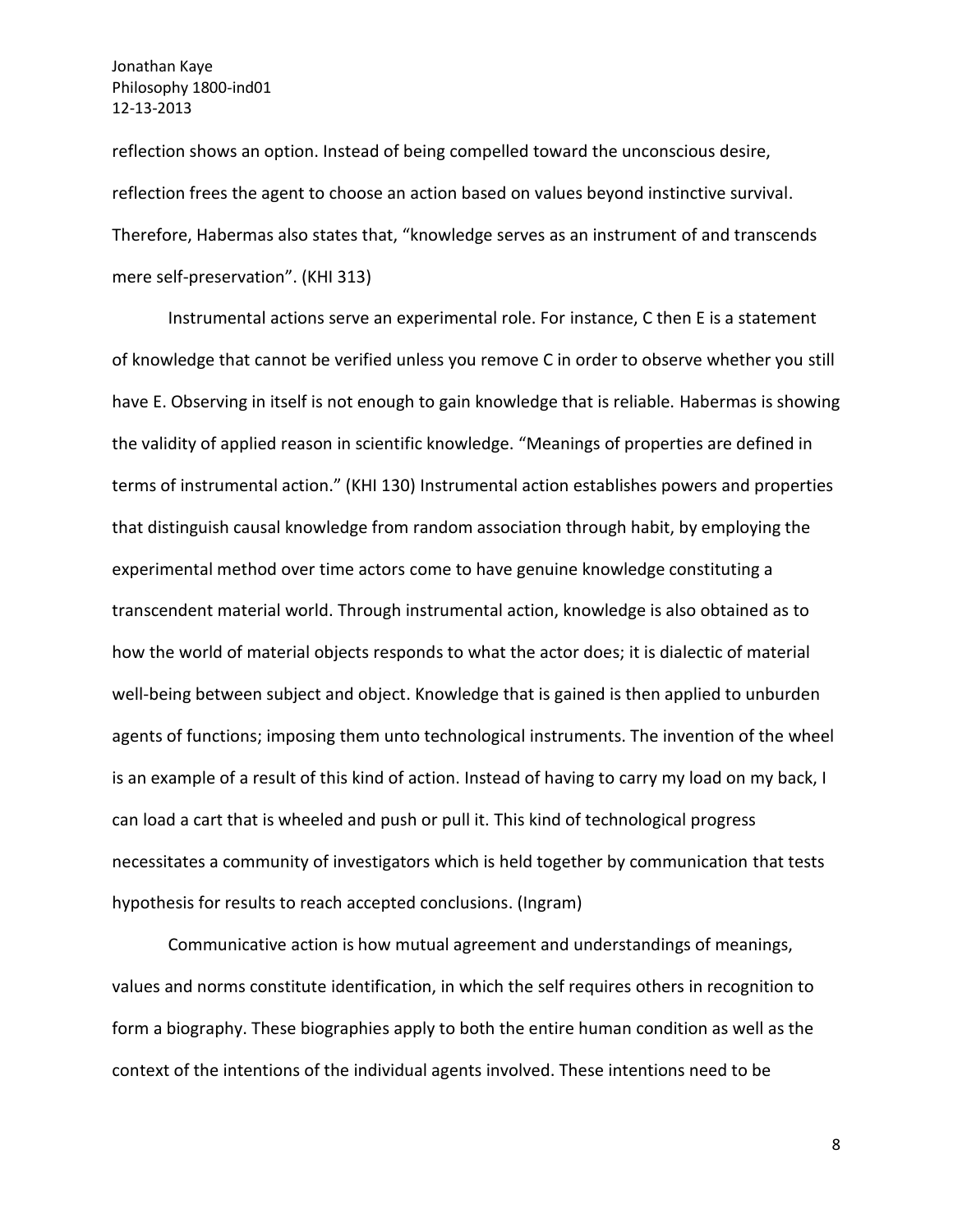understood to understand the meaning of action. Understanding action creates familiarity of the new by proxy to what is already known through communication between an internal self and self-story as well as, an external communication between the self and others. Communicative action forms social worlds of social organization. Within this social organization Habermas says that "knowledge constitutive interest take form in the medium of work, language and power." (KHI 313) Work corresponds to instrumental action, language to communicative action, and power to reflection.

"The structure of communication anticipates truth, freedom, justice and happiness." (KHI 314) Language is communicative action involving agents who are free of distortion with the use of reason in the aim of reaching understanding through argumentation that raises validity claims. When an actor speaks they are speaking to be understood, they must say something that can be understood, therefore they must attempt to be understood and in turn reach a mutual agreement with another. Communication can continue only if validity claims that are mutually argued are understood to be justified. (What is Universal Pragmatics? 2) If an actor thinks validity claims to be justified, they engage in discourse or, argumentative speech in which, they give reasons for the claim. Then the hearing actors in this situation can then either accept the reasons or give his/her own reasons against them for understanding. This argumentative discourse is used "to bring about an agreement that terminates in the intersubjective mutuality of reciprocal understanding, shared knowledge, mutual trust and accord with one another." (WUP 3) Through argumentation the actors realize one material world as well as the transcendence or interchangeability of the personal experience of phenomena.

From argumentative speech there is explicit then, a communicative rationality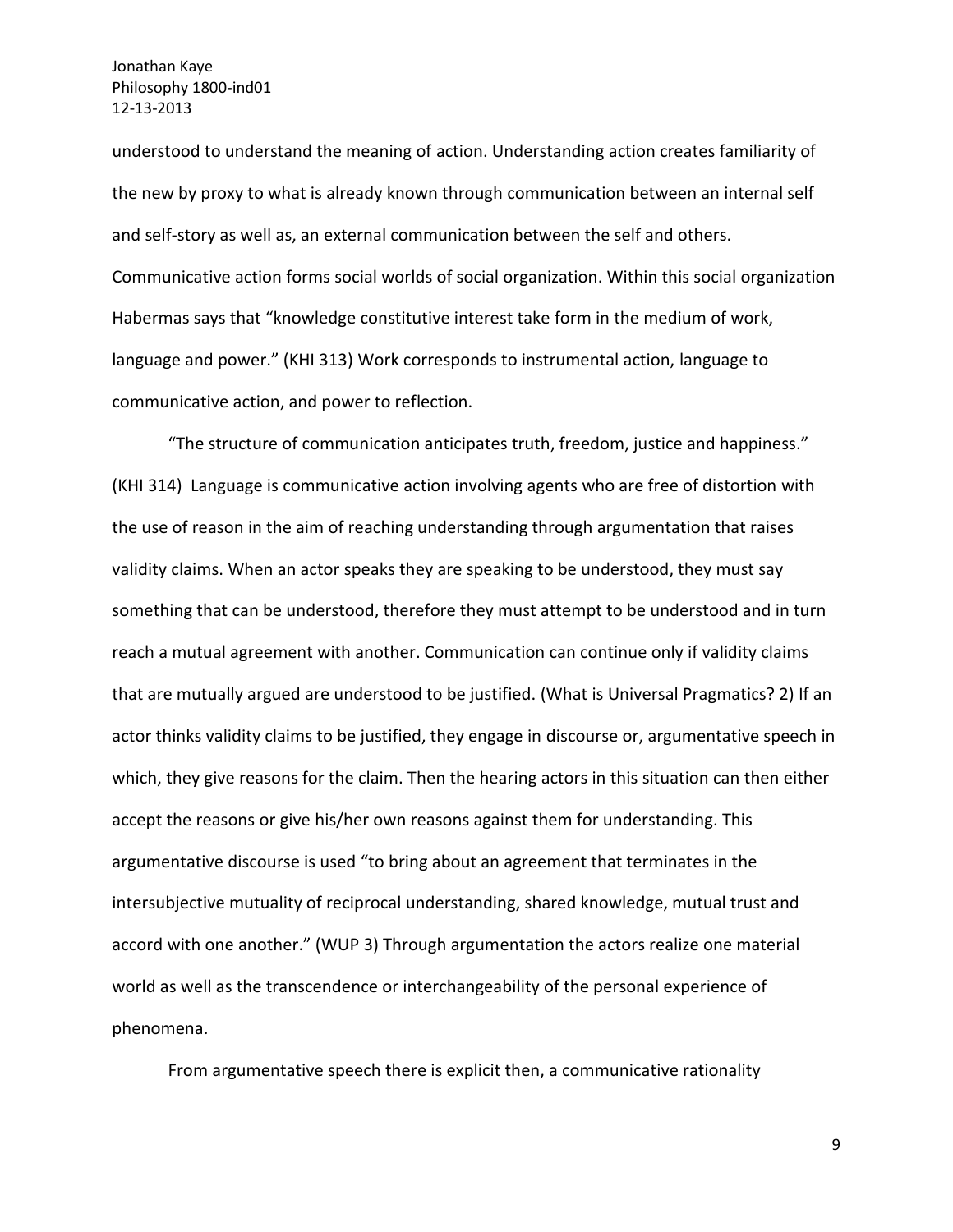that is the use of reason in having knowledge of what is sound in an argument. This rationality is employed to judge claims, as well as defend them against rational criticism. Therefore, arguments can be made beyond the material into moral claims based on communicative action; these claims can be judged rationally, can satisfy reason, or be argued about until mutually reasonable and agreeable to all parties engaged and then be defended by reason leading to a consensus of the masses. Habermas thinks he has grounded his new science that looks to reflect philosophically on communicative and instrumental actions in moral terms. (Ingram)

Applying his social critique to society in its current form, there is an argument that the communicative consensus is constrained, because the state has become an agent of a ruling class that through ideology and violence exercises power over the ruled. Traditions have come to conceal the deviation from ideals implicit in communication such as truth, freedom and justice. Communication implies equality of all parties involved since all are engaged in the process of coming to understanding. Traditions and ideologies serve to undermine equality. Religion for example creates a tradition that validates hierarchy and domination such as in medieval kingdoms. Capitalism then abolishes that validation, with the free market that supposes the ideal of universal equality, in which wages become a communicative action of equal exchange for mutual benefit. Ideals of freedom in communication are still lost in capitalism however, as we see, freedom, equality and happiness are the general interest of the social agent, but through consumer freedom and fulfillment, private property and wage labor have created relations between people that are exploitive, undemocratic, unjust and detrimental. Competition breeds inequality because there has to be a loser. In order to win certain values such as honesty and fairness may have to be shed. Hiring the cheapest labor and selling products at the highest value possible are neither fair nor honest. A visit to any of the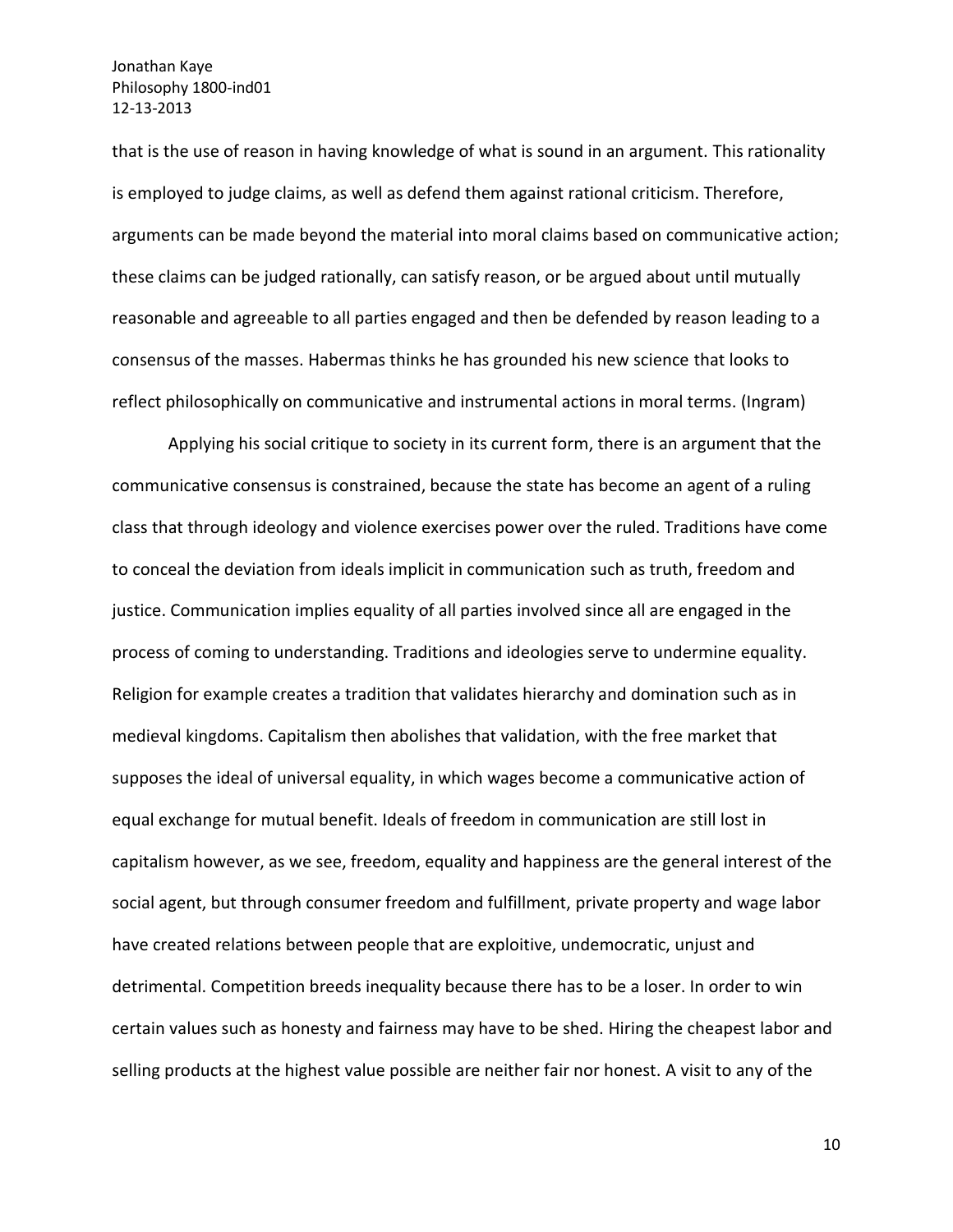websites of organizations such as: the United Nations, the International Monetary Fund, the World Bank and Human Rights Watch will provide evidence of vast disparity that exists globally; starvation and disease from extreme poverty and grave social injustices including violence and subjugation are found to be imposed upon many peoples.

Habermas argues three major points in his article, *Political Communication in Media Society*. His first issue is a lack of face-to-face interaction between present participants in a shared practice of collective decision making. He follows that there is a lack of reciprocity between the roles of speakers and addressees in an egalitarian exchange of claims and opinions. Finally, arguing that the dynamics of mass communication are driven by the power of the media to select, and shape the presentation of, messages and by the strategic use of political and social power to influence the agendas as well as the triggering and framing of public issues. (PCMS 14-15) In the globalized public sphere, political and social powers are exercised with the backing of economic power at a near universal level, taking place in the realms of campaign finance and commercial advertising especially in the more economically and technologically developed nations. Economically powerful interests, through their own capital, influence what the audience will perceive their choices to be. Therefore, the economic power structure of the public sphere may well distort the dynamics of mass communications. (PCMS 418) Furthermore, social deprivation and cultural exclusion of citizens explain the selective access to and uneven participation in mass communication, whereas the colonization of the public sphere by market imperatives leads to a peculiar paralysis of civil society. (PCMS 421-422) What then is necessary to promote further removal of distortions and limitations to communication for the purpose of removing roadblocks to freedom and happiness?

Habermas argues that, "we should not seek the explanation in the paralyzed state of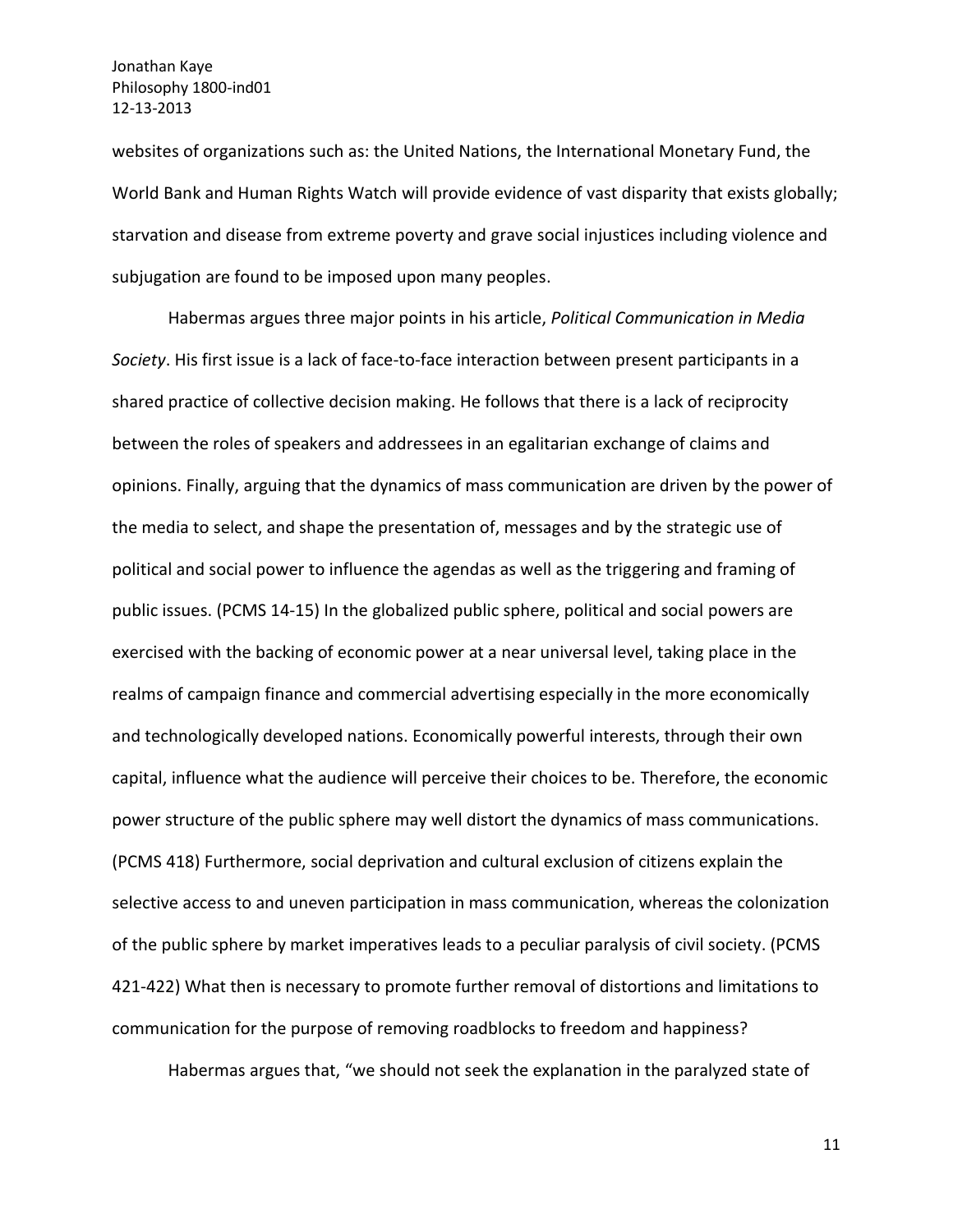civil society but in the content and formats of a degenerating kind of political communication itself", pointing out that, "issues of political discourse become assimilated into and absorbed by the modes and contents of entertainment and advertising; besides personalization, the dramatization of events, the simplification of complex matters, and the vivid polarization of conflicts promote civic privatism and a mood of anti-politics". (PCMS 422)

In expanding Habermas' argument to include the use of internet technologies I argue that while Habermas is correct in pointing to the connection between entertainment and politics, the argument should be that forms of entertainment and social networks can be formats for political debate; the issue is still that economic power is the cause of any inequality in those formats. Who gets heard is whoever can afford to pay to be heard. While true that there is a large amount of anonymity online, allowing agents to be free from fear, it is also recognized then, that this anonymity can be used to distort information. Instead of pointing to the anonymous aspect as problematic the focus should be on the reasons for the possibility of distortions, namely power relations relating to economics and politics.

Mass communication has proven itself to be a social power in the face of economic and political power. For example, social media networks aided the organization of people's risings in: Egypt, Libya, Tunisia and Syria during the recent Arab Spring, although the outcomes of these situation are quite unsure. Political issues are debated between every-day people on a daily basis, from war to homosexual marriage, nearly the world over. The obstacles to consensus are not in the format of communication, the disconnection is between the people and their policy makers. Looking back to the invasion of Iraq by the US in 2003, there was a breakdown in the discourse concerning the debate over the invasion. Almost unanimously there was no news media network that spoke against the war, in circumstances where people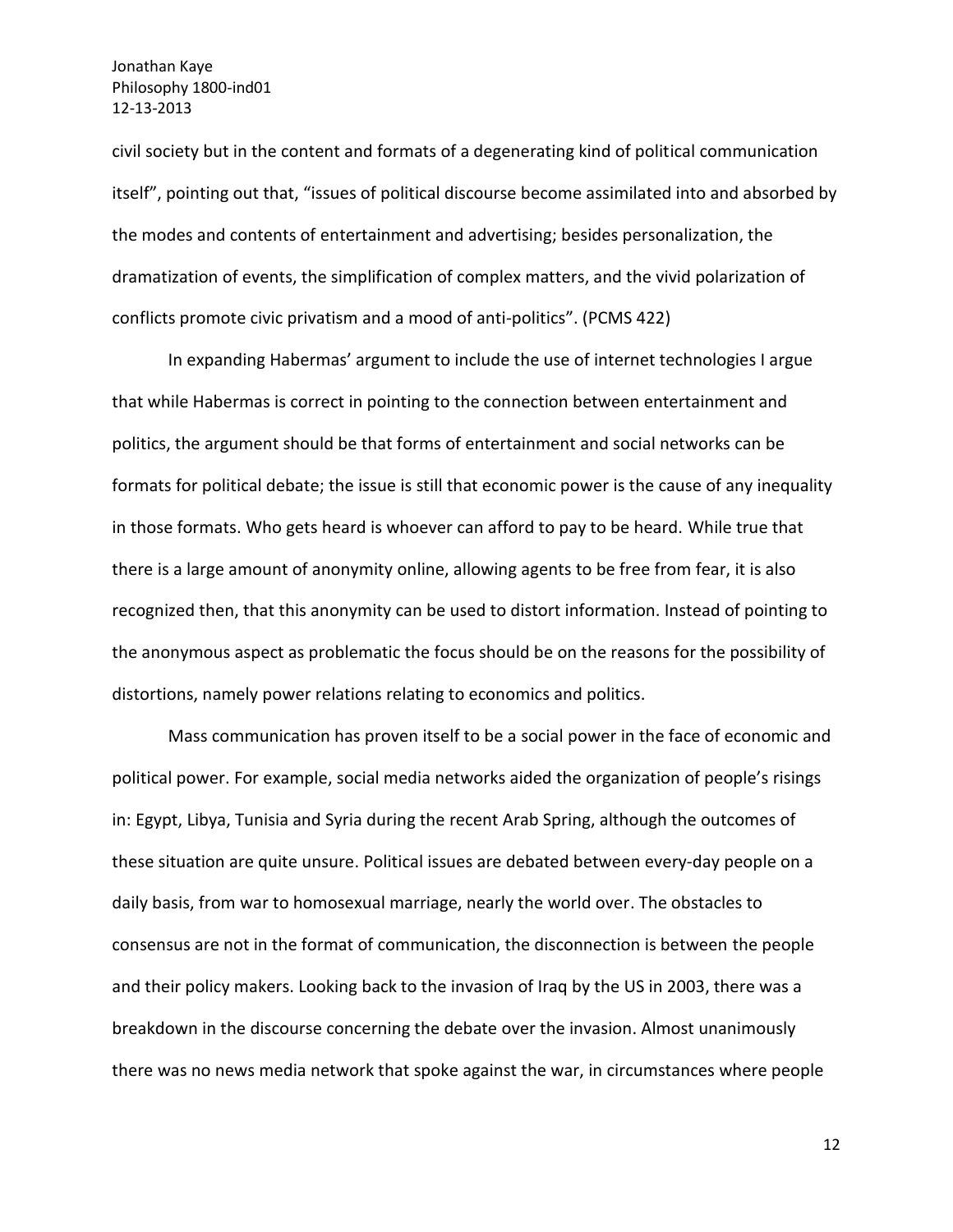did show dissent they were silenced and ignored. An example is Phil Donahue from MSNBC, a news commentator who was fired for expressing his objection to the beginning of hostilities against Iraq and Afghanistan following the 9/11 terrorist attacks.

There was a state sanctioned control over communication to sway perception of the circumstances. Therefore, while mass communication is a power in the face of power, it is still one that can be managed by a controlling class working in their own interest and not those of the human species, gaining personal profit at the expense of the freedom of others. The removal of powerful economic interest from social and political communication networks is necessary to alleviate the skewed power relations that allow this kind of control to occur. Communication is an exchange of ideas that implies equality, when the very issues debated are controlled this equality is lost. The internet does provide an avenue to expand upon debated issues with hopes of restoring equality.

The use of the internet in some respect allows a level of equality of opportunity of exchange, yet, fails to grant a total equality. I say there is the opportunity for equality because everyone who can gain access to the internet can make their mark in cyberspace; this does not guarantee an audience however. True face to face contact would.

Finally, communication has taken one wound for sure in the deterioration of language in itself that is beginning to occur with the growth of net-speak such as, lol, hmu, smh, r u thr, so on... I would argue that this "on-the-go" lifestyle that has taken over portions of the developed world has caused the issue where our culture of technology allows people to be so connected to everything around the clock; from work to the news, from family to personal relations that many begin to feel so pressed for time that even the language used suffers.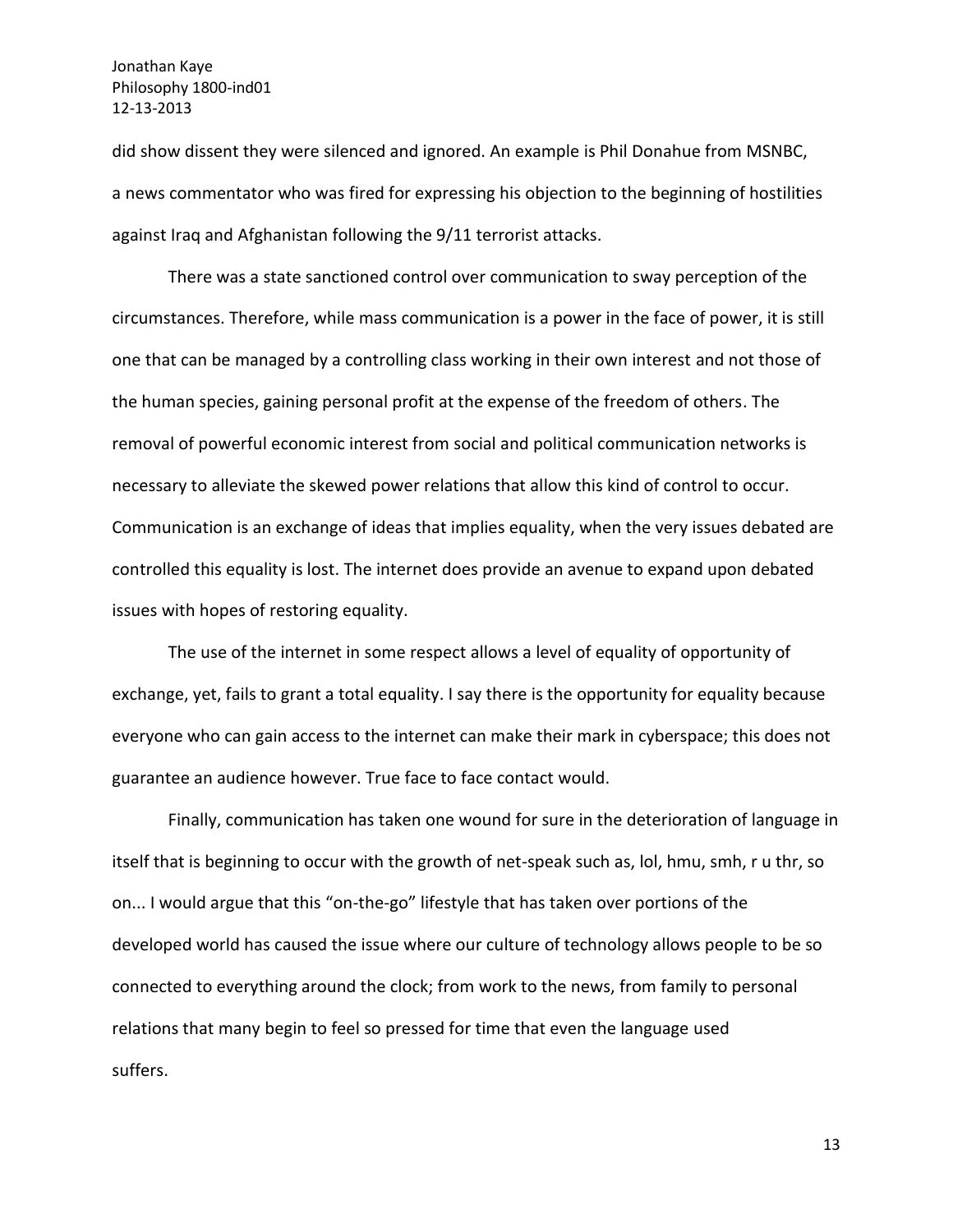The human species survives based upon its ability to gain information, judge that information and act upon it in a continuous and cyclical system that enhances techniques to finding information, deciding what information is valuable and how best to act upon that information. The systems of enhancement are held together by their deliberative fashion utilizing communication to build consensus. Since communication is universal among humans, and it is utilized to build mutual understanding and trust in its conception, it is a basis for establishing a universal code of ethics. A universal code of ethics can be set forth through communication, reason and evidence. Gauging the level of communication and exchange of real information gives insight to the health of a society. In this sense communicative action, as theory, provides a comprehensive tool that can bring insight to issues including: economic imbalances, power struggles, and distortions to what is knowledge in itself.